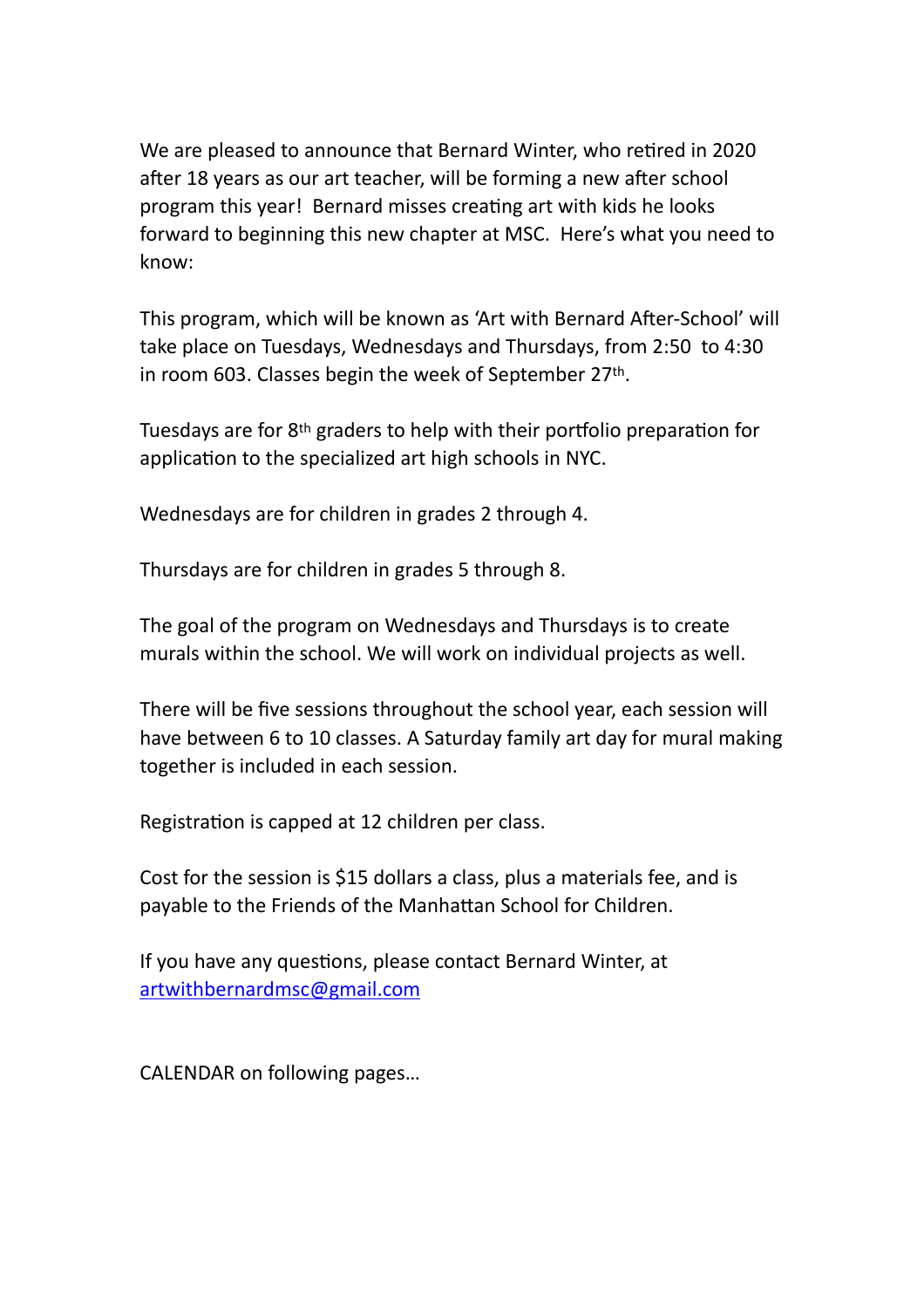## [art@ps333.org](mailto:art@ps333.org) [bernardcwinter960@gmail.com](mailto:bernardcwinter960@gmail.com)

1ST SESSION Tues (portfolio) Wed (Gr 2-4) Thurs (Gr 5-8)

| <b>Sept 2021</b>                                              | 28th                                                  | 29th                                                            | 30th                                                            |
|---------------------------------------------------------------|-------------------------------------------------------|-----------------------------------------------------------------|-----------------------------------------------------------------|
| Oct 2021                                                      | 5th, 12th, 19th,<br>26th                              | 6th, 13th, 20th,<br>27th                                        | 7th, 14th, 21st,<br>28th                                        |
| <b>Nov 2021</b>                                               | 2nd (virtual)                                         | 3rd                                                             |                                                                 |
| Saturday<br>Family<br>Session<br><i>(tentative)</i><br>dates) | None, but<br>Zoom<br>coaching is<br>available         | Nov 6th<br>$11am - 3pm$<br>Set up 10am,<br>clean up till<br>4pm | Nov 6th<br>$11am - 3pm$<br>Set up 10am,<br>clean up till<br>4pm |
| <b>Total sessions</b>                                         | 6                                                     | 7                                                               | 6                                                               |
| Cost (per<br>session +<br>materials fee)                      | $$15$ class x 6 =<br>$$90 + $30$ fee =<br>\$120 total | $$15$ class x 7 =<br>$$105 + $30$ fee =<br>\$135 total          | \$15 class $x 6 =$<br>$$90 + $30$ fee =<br>\$120 total          |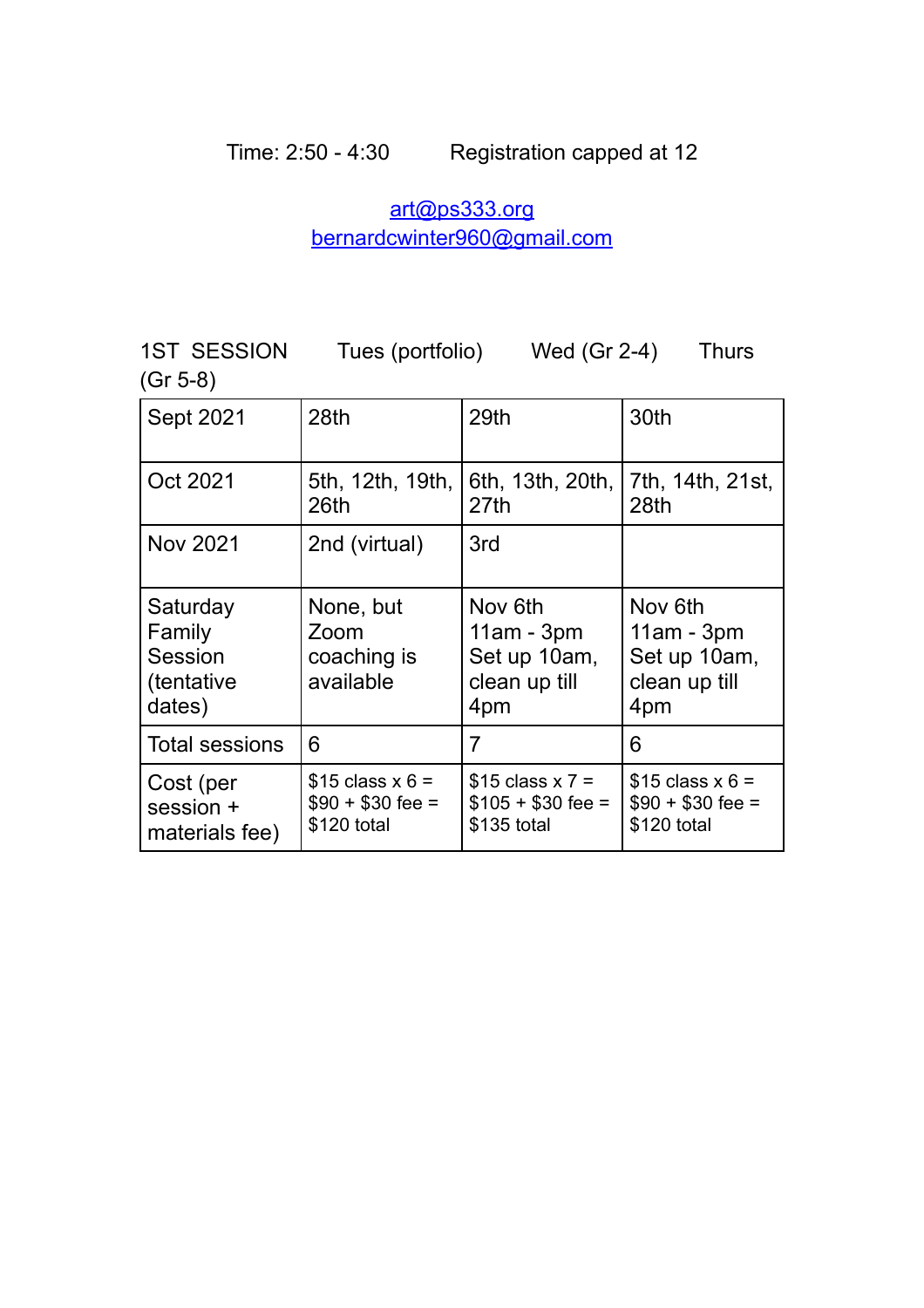2ND SESSION Tues (portfolio) Wed (Gr 2-4) Thurs

(Gr 5-8)

| <b>Nov 2021</b>                                        | 9th, 16th, 23rd,<br>30th                               | 10th, 17th,<br>24th                                              | 18 <sub>th</sub>                                                 |
|--------------------------------------------------------|--------------------------------------------------------|------------------------------------------------------------------|------------------------------------------------------------------|
| Dec 2021                                               | 7th, 14th, 21st                                        | 1st, 8th, 15th,<br>22 <sub>nd</sub>                              | 2nd, 9th, 16th,<br>23rd                                          |
| Saturday<br>Family<br>Session<br>(tentative)<br>dates) | None, but<br>Zoom<br>coaching<br>available             | Dec 18th<br>$11am - 3pm$<br>Set up 10am,<br>clean up till<br>4pm | Dec 18th<br>$11am - 3pm$<br>Set up 10am,<br>clean up till<br>4pm |
| <b>Total sessions</b>                                  | $\overline{7}$                                         | 8                                                                | 6                                                                |
| Cost (per<br>session +<br>materials fee)               | $$15$ class x 7 =<br>$$105 + $30$ fee =<br>\$135 total | $$15$ class x 8 =<br>$$120 + $30$ fee =<br>\$150 total           | $$15$ class x 6 =<br>\$90<br>$$30$ fee = \$120<br>total          |

3RD SESSION Tues (portfolio) Wed (Gr 2-4) Thurs

(Gr 5-8)

| Jan 2022                                                      | 4th, 11th, 18th,<br>25 <sub>th</sub>                    | 5th, 12th, 19th,<br>26th                                         | 6th, 13th, 20th,<br>27th                                         |
|---------------------------------------------------------------|---------------------------------------------------------|------------------------------------------------------------------|------------------------------------------------------------------|
| Feb 2022                                                      | 8th, 15th                                               | 2nd, 9th, 16th                                                   | 3rd, 10th, 17th                                                  |
| Saturday<br>Family<br>Session<br><i>(tentative)</i><br>dates) | None, but<br>Zoom<br>coaching<br>available              | Feb 12th<br>$11am - 3pm$<br>Set up 10am,<br>clean up till<br>4pm | Feb 12th<br>$11am - 3pm$<br>Set up 10am,<br>clean up till<br>4pm |
| <b>Total sessions</b>                                         | 6                                                       | 8                                                                | 8                                                                |
| Cost (per<br>session +<br>materials fee)                      | $$15$ class x 6 =<br>\$90<br>$$30$ fee = \$120<br>total | $$15$ class x 8 =<br>$$120 + $30$ fee =<br>\$150 total           | $$15$ class x 8 =<br>$$120 + $30$ fee =<br>\$150 total           |